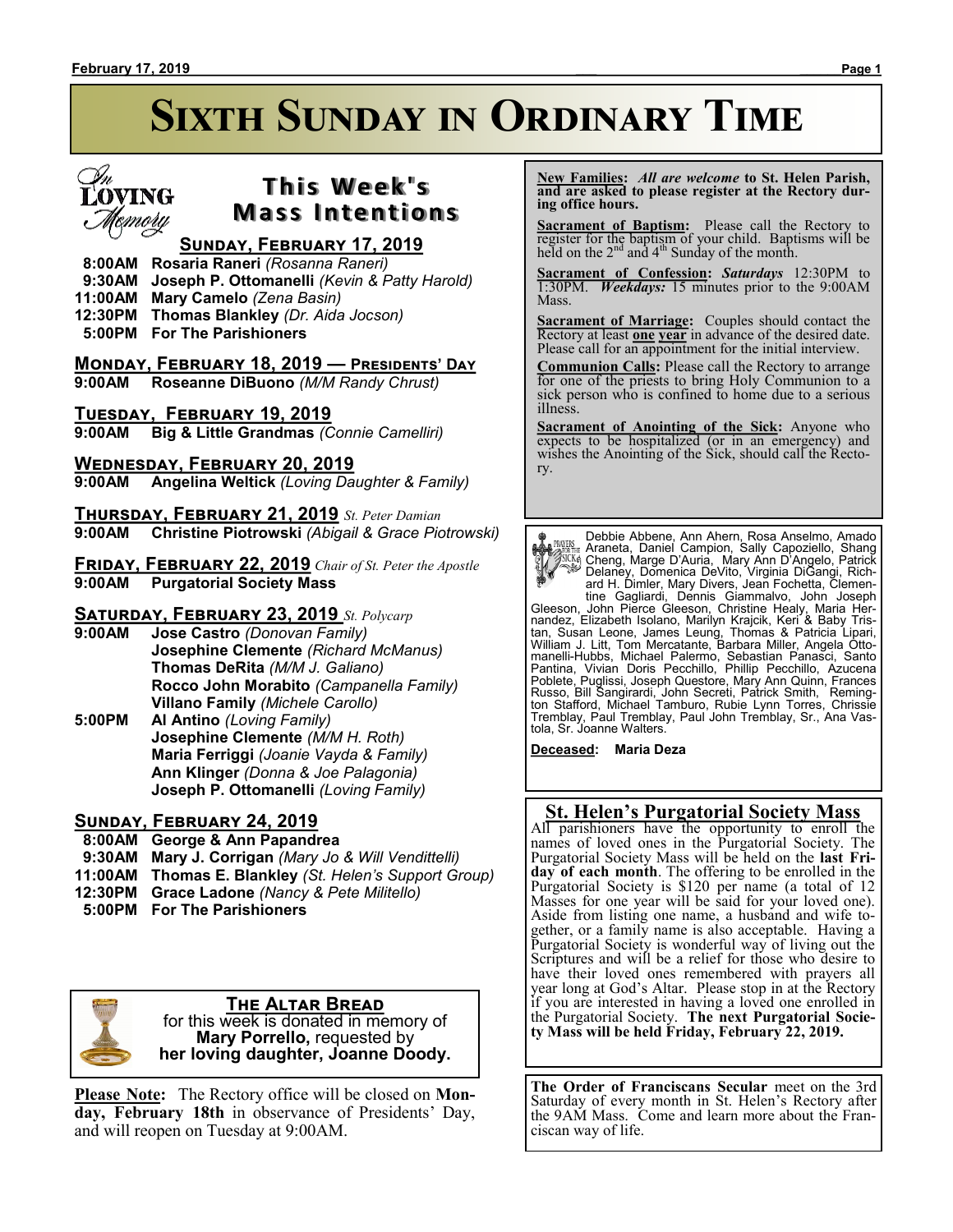### **CATHOLIC CHARITIES NEIGHBORHOOD SERVICES HOWARD BEACH SENIOR CENTER**

The Center is located at 155-55 Cross Bay Blvd., across from Stop N Shop on Cross Bay Blvd., will hold an **AARP Class** on **Saturday, February 23** from 9AM-4PM the Center. You must pre-register by bringing a check or money order (no cash please!) to the Center Monday-Friday from 9:30-11:30AM, or 1:15-2:30PM. Cost is \$20 for AARP members and \$25 if you are not an AARP member. **For further information please call 718-738-8100.**



 A statue of St. Francis of Assisi is more than a bird feeder, and neither is he only a Saint for animals. He is a Saint of ecology, peace and all good. Following in the footsteps of St. Francis is more than living a good Christian life. It is going from Gospel to life, and from life to Gospel.

 If you have a desire to learn more about Franciscan charism, you are

most welcome to join us on the **third Saturday of the month** after the 9:00AM Mass in the Rectory Meeting Room for our gathering. We look forward to seeing you there. Light refreshments will be offered.



**Tutoring Heights, Inc.** will offer an **SAT Prep**, a comprehensive course here at St. Helen Catholic Academy to prepare for the **May 2019 SAT**.

◆ 28 hours of instruction plus 3 full-length

practice tests.

- Rigorous course offered Tuesday & Thursday evenings.
- Master Math tutor of all levels.
- Fully licensed NYC-DOE English Teacher.
- $\blacklozenge$  Teachers have a combined 33 years of experience.<br> $\blacklozenge$  Our students have won hundreds of thousands of
- Our students have won hundreds of thousands of dollars in college scholarships.

**Classes begin March 9, 2019. Registration deadline is February 25, 2019.** Cost is \$900.00. For further details, and/or to register please call Nancy or Joe at (347) 762- 3660.

## **Rosary for Peace…New Place, New Time**

The Rosary for Peace, sponsored by the Saint Helen Secular Franciscan Fraternity, takes place in the Church at 6:30PM every Wednesday. The group prays for our Blessed Mother's intercession to end violence (both domestic and civil) and the persecution of Christians throughout the world. All parishioners are invited to join us. We welcome anyone willing to lead a decade of the Rosary in a language other than English.

**St. Helen's Support Group for the Physically Challenged**  meets the first and third Wednesday of every month at 1:30PM in the Rectory meeting room. All are invited. For further information please call Joan at (718) 848-9173.

# **St. Helen Catholic Academy 200 to 1 Raffle**



**\$10,000 Grand Prize \$100.00 per ticket**

**Friday, April 12, 2019 7:00PM in Father Dooley Hall** *"Wine & Cheese Drawing"*



- On Saturday, March 2<sup>nd</sup>, from 9:00AM to 12:00PM, tickets can be purchased at St. Helen Catholic Academy.
- $\bullet$  On Saturday, March 9<sup>th</sup> before and after the 5PM Mass and all morning Masses on Sunday, March 10<sup>th</sup>, tickets can be purchased at St. Helen Church.
- $\triangle$  After March 10<sup>th</sup>, please call Maria Ford 718-344-1998 or Diane Joseph at 917-697-5351 to purchase tickets or for additional information.

*Only 200 tickets will be sold!* **— Winners Need Not Be Present To Win —**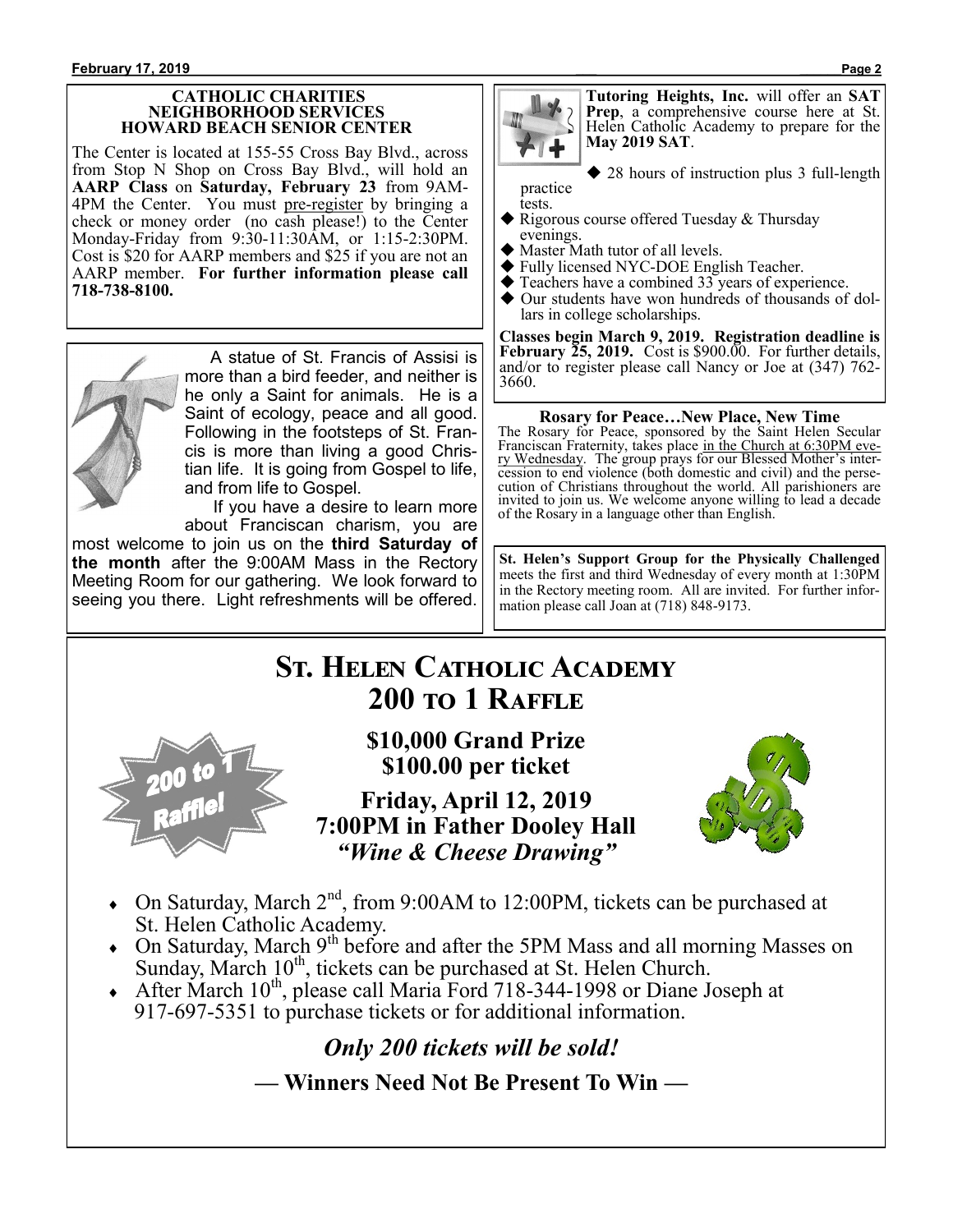

## **Drive For The Troops Sponsored by the St. Vincent de Paul Group**

Each year, we collect donations for our Troops which are then shipped to soldiers overseas and in military hospitals. This program is being recreated and we are requesting only **military exchange gift cards or monetary donations**. This is a more efficient way of donating and will save the cost of overseas shipping. The **Exchange** gift cards can be used only by military personnel at all **Exchange** shopping facilities worldwide and online. We are asking parishioners to **buy the cards online** and then bring them to

Church. If you prefer to make a monetary donation, the parish will use all money collected to purchase **Exchange** gift cards. The cards will then be forwarded to Troops stationed overseas as well as to Bethesda Military Hospital.

**Exchange** gift cards can be purchased at **www.shopmyexchange.com/exchange-gift-card/6756653**. From this page, you can scroll down and learn more about the **Exchange** service by clicking on Exchange Quick Facts.

**Please bring your Exchange gift card or monetary donation to Church during the Troops Drive on March 2nd & 3rd**. Special "**Drive For The Troops**" envelopes will be available at the doors. You may also drop off your envelope at the Rectory or put it in the collection basket at any time. Thank you in advance for your endless generosity.



### **SAINT HELEN RELIGIOUS EDUCATION PROGRAM Christian of the Month — December 2018**

These students regularly attended and actively participated in religion classes seeking knowledge of God. In addition, these students gave witness by treating others with the kindness and compassion of Jesus.

**Kindergarten** Bree Ann Grant

**First Grade** Isabella Buccellato Adriana Clagnaz Olivia Del Cielo Jennie Hubbs Brandon Joscher Sabrina Rose Zollo

**Second Grade**

Emma Brennan Antonino Coppola Christian DeMaso Gavin Hoffman **Third Grade** Marco Carlino Vincent D'Andrea Madison Sassone Emma Sivillo Benjamin Spitzer

Carolena Lamendola Michael Masullo Michael Minkoff Mia Traina

**Fifth Grade** Sebastian Flores Alicia Jara Caiden Peña Madison Rao

Antonio Gallina Salvatore Lamendola

### **Seventh Grade**

Michael Celiberti Thomas DePascale Kayla Miller Marco Sabbatino

**RCIC** Angelina Liz-Caceres Emily Ramnarace

**Fourth Grade** Ryan Fuggetta

**Sixth Grade** Valentina Brennan Julia Cejnog

*What Are You Doing For Lent? Join Us As We Journey Home* When Henri Nouwen stumbled across a poster of Rembrandt's *Return of the Prodigal Son,* he began a spiritual journey that would help him understand the biblical parable as well as the story of his own life. Take this opportunity to join Father Nouwen as he leads the wayward prodigal and judgmental sibling who resides within each of us towards the open-handed, overwhelming compassion





*A Story of Homecoming* **Henri J.M. Nouwen**

spiritual classic that is sure to enrich your interior life and draw you closer to our risen Lord. **Where: St. Helen Parish When: Wednesdays from 7:00-8:45PM Dates: March 13 & 27, April 3, 10 & 17**

As Catholics, we are called to continual conversion. Join us for a five week group discussion of a

**Cost is \$20.00 For further questions** 

and eternal love of the Father.

**email Joe Canzoneri at: Deadline to register is Monday, March 4th.** Joe.Canzoneri68@gmail.com

**The Return of the Prodigal Son**

*Please tear off and return this portion to St. Helen's Rectory along with your \$20 payment for the book.* 

Name:  $\Box$ 

Phone: \_\_\_\_\_\_\_\_\_\_\_\_\_\_\_\_\_\_\_\_\_\_\_\_\_\_\_\_\_\_\_\_\_\_\_\_\_\_\_\_ Email: \_\_\_\_\_\_\_\_\_\_\_\_\_\_\_\_\_\_\_\_\_\_\_\_\_\_\_\_\_\_\_\_\_\_\_\_\_\_\_\_\_\_\_\_\_\_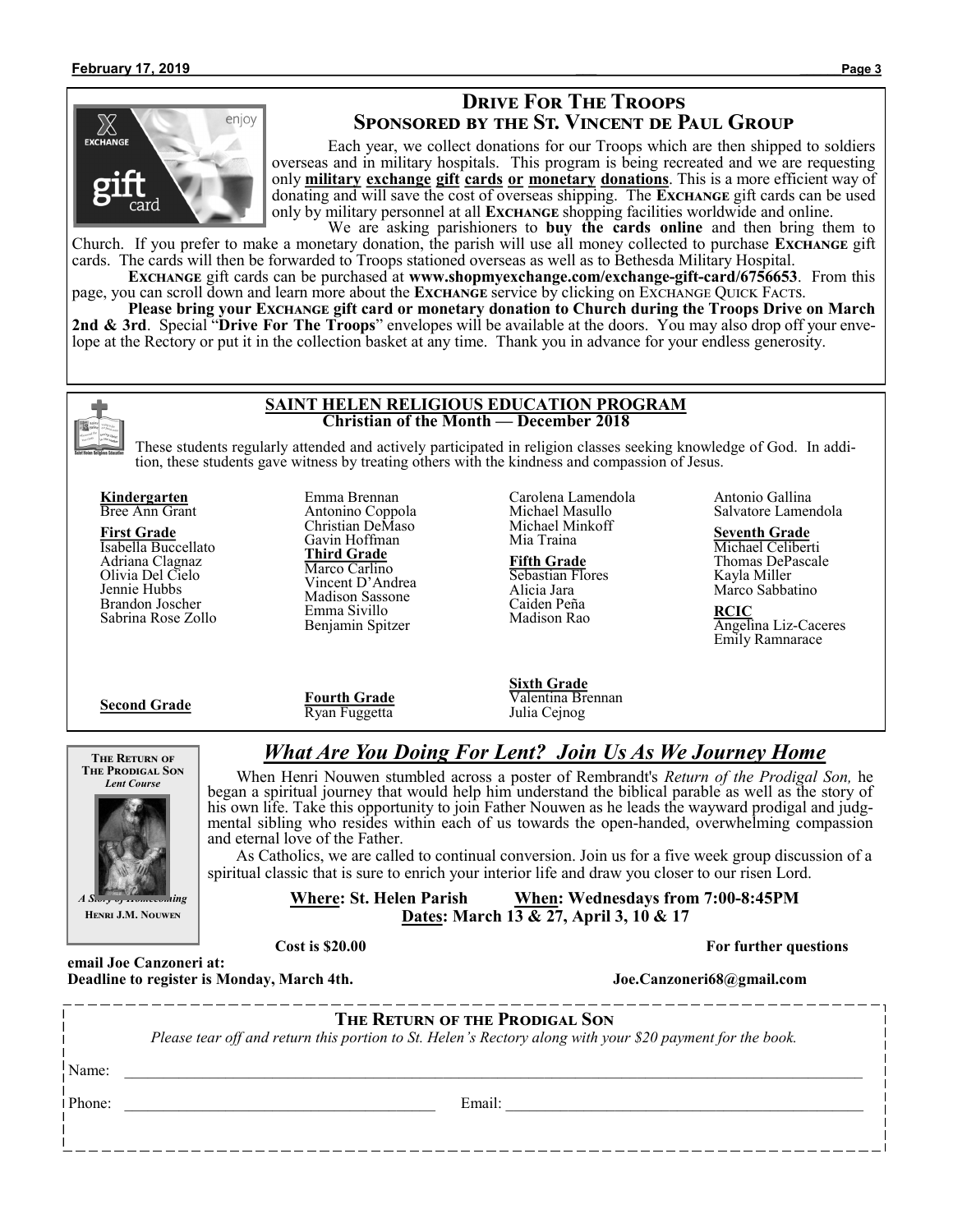# **St. Helen Parish Purgatorial Society Mass Intentions For Friday, February 22, 2019**

**Karl Albrecht** *(Florence Albrecht)* **All Souls in Purgatory** *(Kathleen Cocchiola)* **Amato & Sannino Family** *(Rachele Sannino)* **John Ardito** *(Monica & Frank Ottomanelli)* **Loretta Barnes** *(Vita, Paul, Lily & Tommy)* **Charles & Angela Barreca** *(Loving Son & Daughter)* **Thomas A. Barreca** *(Loving Brother & Sister)* **Mario & Angelina Barrella** *(Loving Family)* **Mary Camelo & Joshua Basin** *(Daughter/Mother, Zena)* **Adriano & Lorenza Bello** *(Bello Family)* **Gina Bender** *(Loving Aunt & Uncle)* **Frank W. Bitetto** *(Barbara Bitetto)* **Marie Blankley** *(Rachele Sannino)* **Thomas E. Blankley** *(Rachele Sannino)* **Paul Anthony Bono** *(Bono Family)* **Gregory Bonura** *(Anne M. Vigliarolo)* **Azea Braganza** *(Rachele Sannino)* **Nancy & Emanuel Camelliri** *(Constance & Joseph Camelliri)* **Zeny Caparas** *(Loving Family)* **Giuseppe & Maria Caputo** *(Loving Son, Rosario)* **Julianne Caputo** *(Loving Dad)* **Antoinette & Silvio Casazza** *(Maria Russo)* **Casillo Family** *(Loving Family)* **C. Joseph & Laura Chiarello** *(Lois Chiarello)* **Vi & Joseph Cimo** *(Loving Niece)* **Jerry Codispoti** *(Loving Family)* **Claire Louise Colamaria** *(Fr. Colamaria)* **Corrigan-Vendittelli Family** *(Loving Family)* **Emilia Cuttone** *(Loving Sister & Niece)* **Vincent J. D'Amato** *(D'Amato Family)* **Deceased Brothers of Council #197** *(Knights of Columbus)* **Frank DeRicco** *(St. Helen's Support Group)* **John DeRiso** *(St. Helen's Lectors)* **Concetta & Pasquale DeSantis** *(Linda DeSantis)* **Joseph Digristina** *(Loving Wife & Daughter)* **William F. DiPietra** *(Helen & Frank DiPietra)* **Giovanni Escobar Londono** *(Loving Mother)* **John & Anna Falco** *(Loving Family)* **Louise & Vincent Festa** *(Annette & Martin Gould)* **Giustina & Ralph Fiore** *(Loving Daughter & Granddaughter)* **William & Rose Fioto** *(Amelia Pepe)* **Frank Fogliano** *(Loving Family)* **John T. Gallagher** *(Loving Family)* **Gidaro-Izzo Family** *(Loving Family)* **Giunta-Bernardo Family** *(Jean Bernardo)* **Theresa Giusto** *(Linda DeSantis)* **Anna Gonzalez** *(Will Espada)* **Gorycki Family** *(Helen Repstad)* **Elizabeth & George Gould** *(Annette & Marty Gould)* **Gwardjak & Kosinski Family** *(Daughter)* **Carole Hinchcliffe** *(Paul Hinchcliffe)* **Pasquale Izzo** *(Loving Family)* **Jaskot & Wolynski Families** *(Joan Szatkowski)* **Eddie Juba** *(Barbara Dorme)* **Giovanna LaPuma** *(Salvatore & Nancy Chiaramonte)* **Michael & Mary Leccese** *(Jo-Ann & Phyllis Leccese)* **Dominick & Angelina Librizzi** *(Rosalie Librizzi)* **Catherine & Joseph Lumetta** *(Pauline Mantineo)* **Macaluso Family** *(Loving Family)* **Justine Nigra Maguire** *(Deidre McVey)* **Vincent & Vita Maltese** *(Loving Family)*

**Jennie Maniscalco** *(Loving Children)* **Michael Mannarino** *(Loving Granddaughter)* **Joanna Mazurek** *(A Friend)* **John Mendolia** *(Loving Family)* **Arthur T. Minor, Jr.** *(St. Helen's Lectors)* **Rocco & Phyllis Miranti** *(Loving Family)* **Lillian & Charles Monastero** *(Vita Monastero)* **Mr. & Mrs. Joseph Mullalley** *(Jane Orban)* **Father John B. Murray, C.M.** *(Deidre McVey)* **Maggie O'Dee** *(Loving Friend)* **Richard Orban** *(Jane Orban)* **Joan Mary Orban-Jones** *(Orban Family)* **Joseph P. Ottomanelli** *(Frank & Monica Ottomanelli)* **Dominick Pepe** *(Amelia Pepe)* **Joseph Pepe** *(Amelia Pepe)* **Pepe-Bitetto Family** *(Barbara Bitetto)* **Stephen Petroglia** *(Loving Wife & Children)* **Margaret Pietronigro** *(Dana & Elaine Scuderi)* **Marie & Annie Putorti** *(Loving Friend)* **Joseph Quagliariello** *(Quagliariello Family)* **Questore Family** *(Joseph Questore)* **Kathleen Rammelkamp** *(Charles Rammelkamp)* **Anthony & Josephine Razza** *(Connie Chwalek)* **Joanne Rebecchi** *(Cynthia Ottomanelli)* **Felicita Reyes** *(Loving Family)* **Belinda Rocco** *(The Card Girls)* **Paul Russo** *(Anne M. Vigliarolo)* **Maria & Luciano Sannino** *(Rachele Sannino)* **Benito & Leonila Santiago** *(Loving Family)* **Linda & James Scagnelli** *(Heedles Family)* **Dorothy Schmitt** *(Loving Friend)* **Kay & Walter Schretzman** *(John Schretzman)* **Helen Sentome** *(Serpico Family)* **Frank T. Serpico** *(Serpico Family)* **Sica Family** *(Irene DeStefano)* **Anna Steiman** *(The Krala Family)* **Casimir Szatkowski** *(Loving Family)* **Zenon & Rozalia Szczesny** *(Daughter & Family)* **Scafata Taddeo** *(Jane Orban)* **Frank & Ann Tomitz** *(Patricia)* **Maryann E. Tomitz** *(Patricia)* **Margaret Tucci** *(Loving Sister & Niece)* **Turrigiano Family** *(Antoinette Turrigiano)* **Walter & Elizabeth Ujazdowski** *(Quagliariello Family)* **Albert F. Valenzuela** *(Loving Family)* **Carl Vigliarolo** *(Anne M. Vigliarolo)* **Frank J. Vigliarolo** *(Anne M. Vigliarolo)* **Phyllis Jean Zanghi** *(Mom, Dad & Joe B.)* **Mary Zurick** *(Sophia Gadinis)*